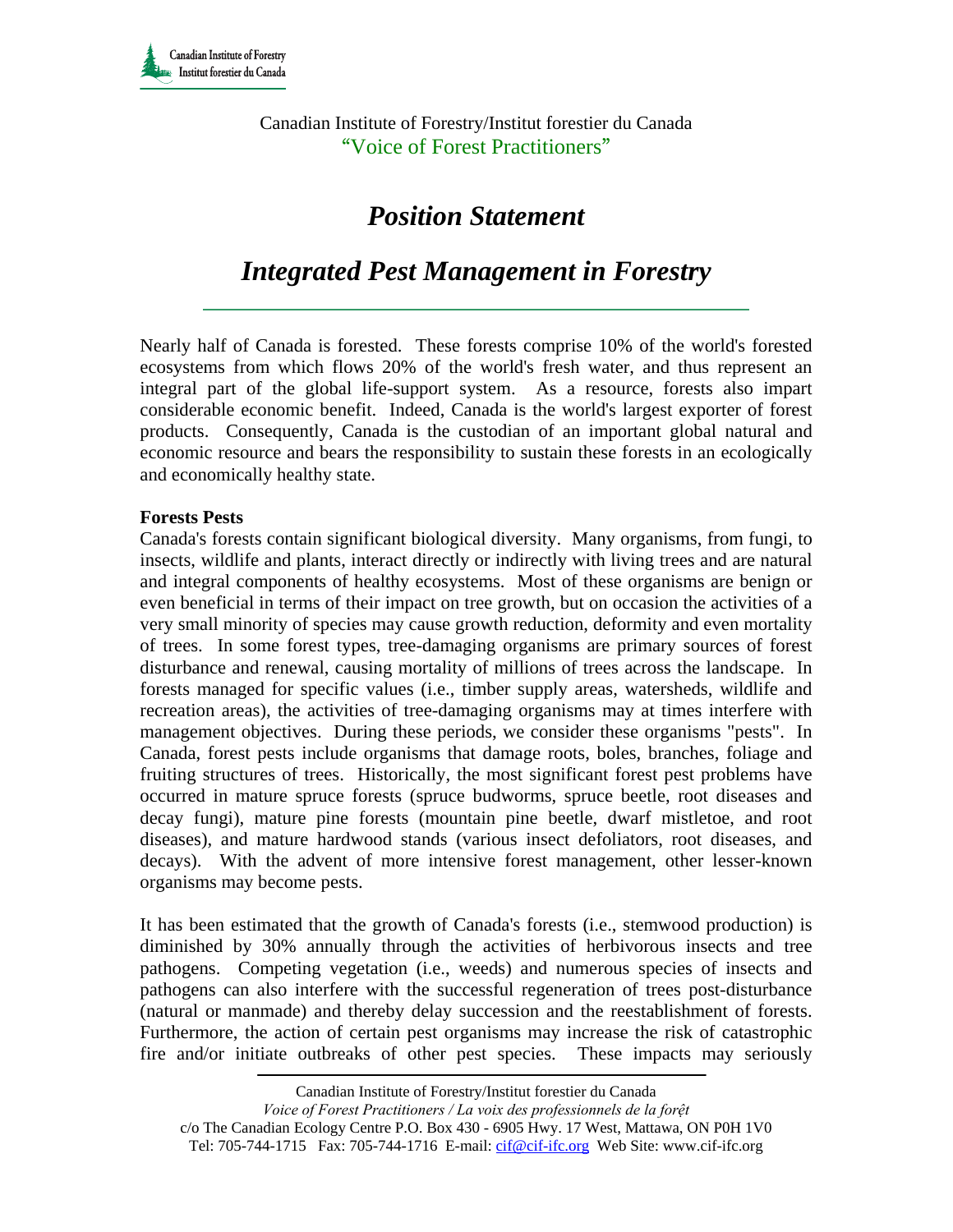

compromise the productive capacity of Canada's forests thereby limiting the sustainable extraction of resources and changing the long-term quality of the environment.

#### **Integrated Pest Management**

Integrated pest management (IPM) seeks to provide rational criteria on which to base decisions to manage pests of Canadian forests. Specifically, IPM is defined as an integrative process where all aspects of a pest-forest interaction are studied and weighed to provide forest managers with an information base for decision making. These aspects include: the ecology of the system; its societal values; its relation to other resources; available management tactics; and their effect on the pest and related ecosystem. IPM comprises one of the primary components of an integrated resource management system.

A sound IPM system requires detailed knowledge of the interaction of the pest and the associated forest ecosystem. If management tactics are to be prescribed then the effects of those tactics on the target organism, the forest stand, and non-target organisms must be understood. Furthermore, the values that must be protected and the cost of protecting them, including undesirable side effects, must be quantified. The benefits from the proposed action should clearly outweigh the costs (economic, socio-economic and ecological). These assessments should be made using information derived from pest monitoring and evaluation programs, our understanding of forest ecosystem function, knowledge of the mode of action of the proposed management tactic, and evaluation of societal response.

Strategies for IPM may be either proactive/long-term (i.e., designed to reduce the probability of future pest impacts), or reactive/short-term (i.e., ameliorate pest impacts once they become apparent). In forestry, long-term tactics to reduce the probability of future pest impacts are largely based on silviculture; the active management of forest stands to reduce their susceptibility. This can be achieved either by selective removal of high-risk stands or modification of their growing conditions to improve stand resistance, alter stand microclimate or increase the prevalence of natural enemies (predators, parasites or pathogens). Regulation or restriction of imported products to prevent the establishment of exotic pests may also be considered a proactive IPM tactic.

Reactive or short-term tactics in IPM are designed to directly reduce the present pest population below an acceptable damage threshold. This may involve harvesting stands that currently harbour the pest organisms (i.e., sanitation treatments), or the application of synthetic or natural products to the forest that are detrimental to pest survival. In cases where long-term tactics are not feasible or have failed and the impact of the pest on ecological and/or economic management objectives calls for intervention, direct control by the application of pesticides or other pest-control products will be required.

Synthetic organic pesticides, which kill pests either through contact or ingestion, are the most familiar direct control agents. The use of these chemicals requires registration and is strictly regulated by the Pest Control Products Act which is administered by the Pest

Canadian Institute of Forestry/Institut forestier du Canada

*Voice of Forest Practitioners / La voix des professionnels de la forệt* 

c/o The Canadian Ecology Centre P.O. Box 430 - 6905 Hwy. 17 West, Mattawa, ON P0H 1V0 Tel: 705-744-1715 Fax: 705-744-1716 E-mail: cif@cif-ifc.org Web Site: www.cif-ifc.org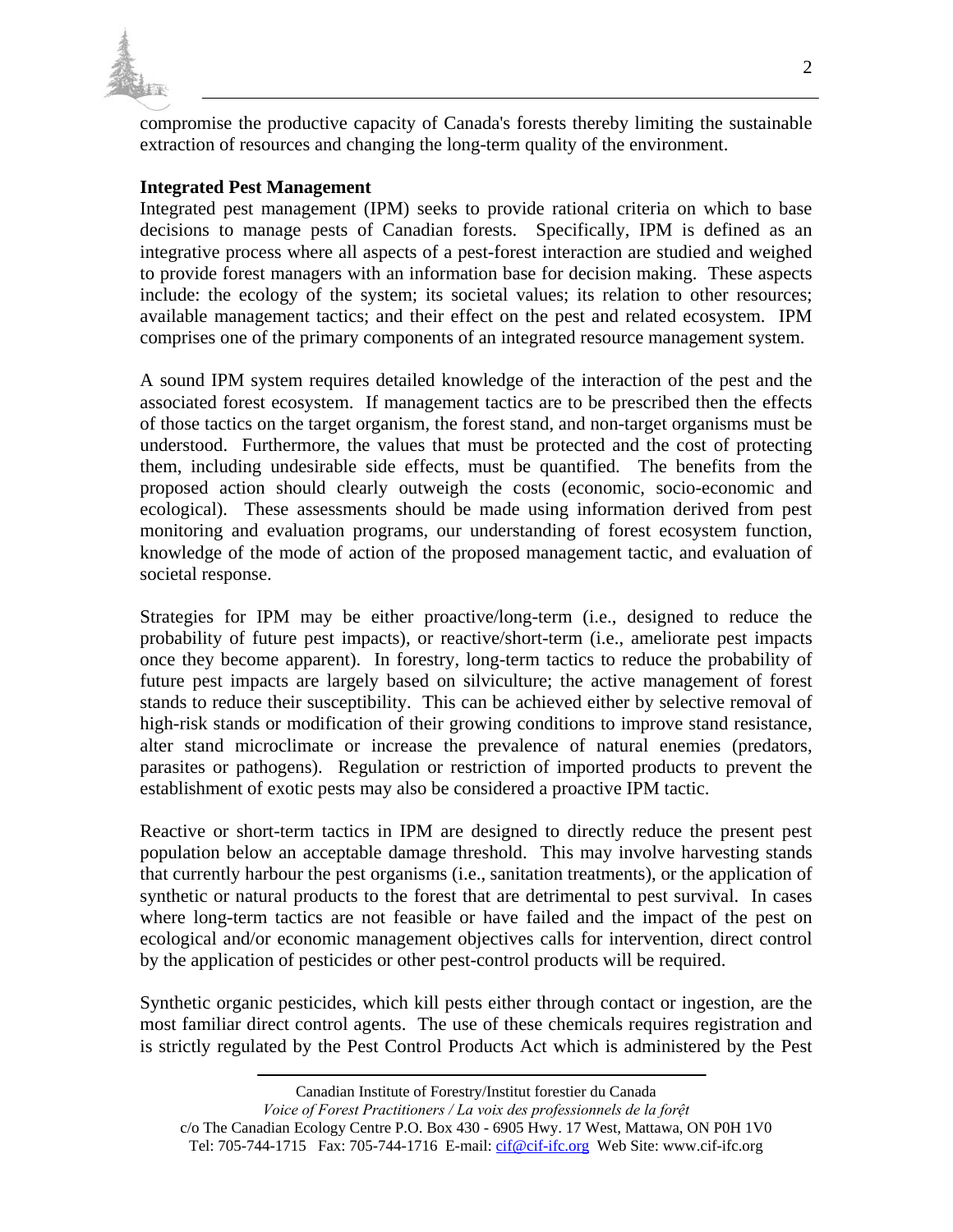

Management Regulatory Agency (PMRA) of Health Canada. Similar safeguards are required for other pest control products such as microbial pesticides (e.g., bacteria or viruses that cause disease in pest organisms), and synthetic semiochemicals (i.e., pheromones to manipulate pest populations) as they are developed for operational use.

Biological control, the direct manipulation of natural enemies to manage pest populations, can be both proactive and reactive. Typically, the manipulation of natural enemies comprises either the introduction of a new species into an ecosystem (classical biological control), or the encouragement of native beneficial organisms. Biological control, in a proactive sense (known as inoculation), involves the introduction and establishment of a viable natural enemy population in a system where it will spread to inflict an annual level of mortality on a pest population sufficient to reduce damage to tolerable levels. Reactive biological control (known as inundation) entails the propagation of a large number of one particular natural enemy species followed by its release into a pest population. In contrast to inoculation, where the objective is sustained control, inundation emphasizes short-term reduction of a pest population in the immediate area of release. Importation of natural enemy species for potential release as biological control agents is regulated by the Plant Protection Act, administered by the Canadian Food Inspection Agency (CFIA).

The potential for use of biological control has not been fully realized in Canada despite successes associated with inoculative releases of several imported natural enemy species against exotic/introduced pests. As the number of conventional tools for short-term direct control of pest populations diminishes due to ecological and health concerns, IPM systems should incorporate more biological control approaches.

The majority of Canada's forests are under public ownership. Nearly three quarters are provincial; the remainder is mostly federal with a small percentage owned privately. It is the owner of the land that typically determines the nature and extent of IPM activities to be implemented. Since the majority of the nation's forests are owned by the provinces, it is usually the provincial government's responsibility to plan and implement pest management strategies. Regulations often require the acquisition of permits supported by environmental impact assessments and economic evaluations. They also require notification of all stakeholders before pest control operations are undertaken.

### **CIF/IFC Position**

Healthy, productive forests are important to maintain the competitive position of the forestry sector in Canada's economy. More importantly, healthy forests are critical to national and global ecological integrity. The CIF/IFC encourages research in the basic and applied sciences that underpin the development and implementation of IPM systems. The CIF/IFC recognizes that IPM is a critical component of integrated resource management aimed at sustaining long-term forest productivity and ecosystem health.

Canadian Institute of Forestry/Institut forestier du Canada